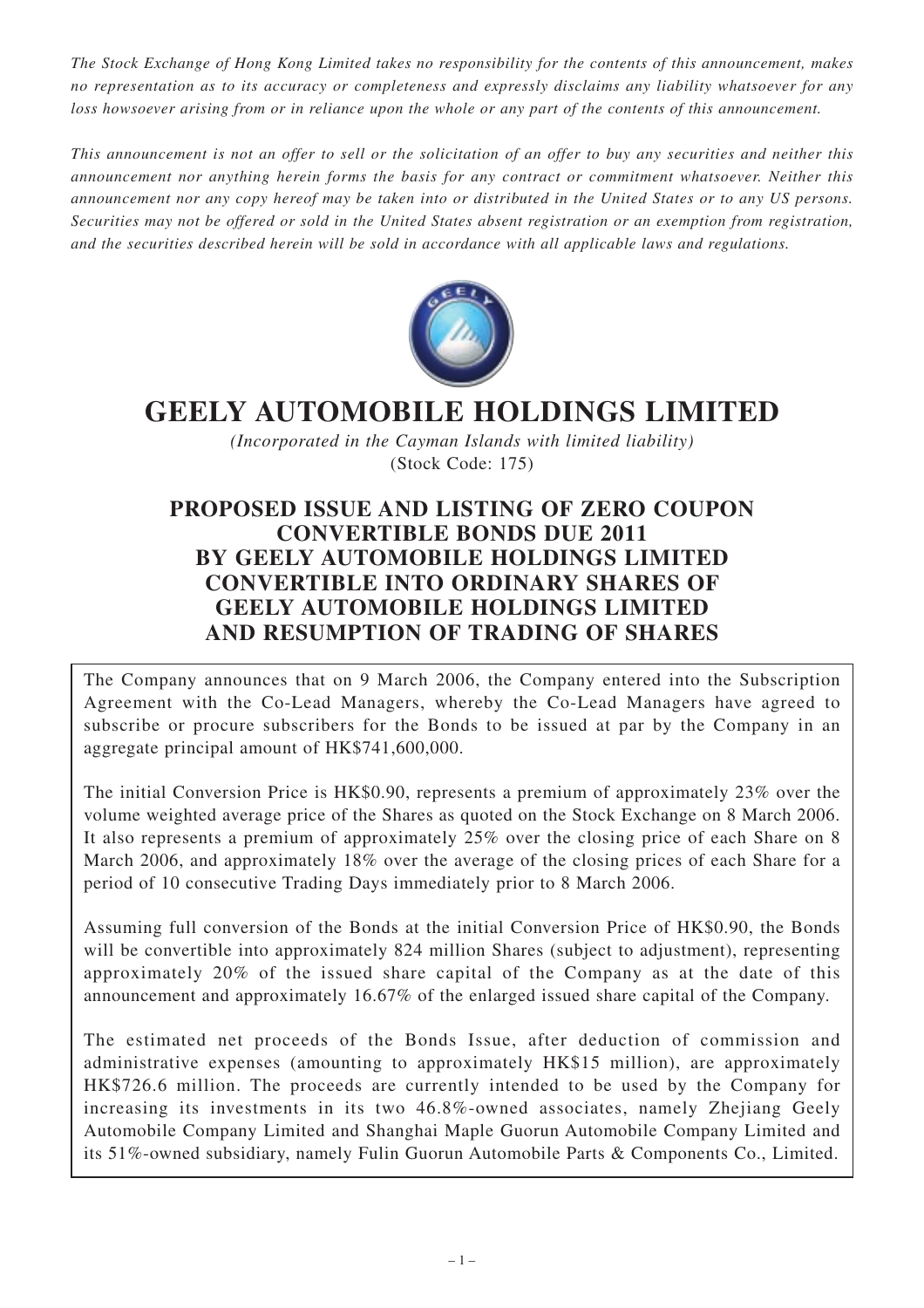**Completion of the Subscription Agreement is subject to the satisfaction and/or waiver of the conditions precedent therein. In addition, the Subscription Agreement may be terminated under certain circumstances. Please refer to the paragraph headed "SUBSCRIPTION AGREEMENT'' below for further information.**

**As the Subscription Agreement may or may not complete, Shareholders and potential investors are advised to exercise caution when dealing in the Shares.**

The Shares to be issued upon conversion of the Bonds will be issued and allotted by the Company pursuant to the General Mandate.

The Company will apply to the Stock Exchange for the listing of, and permission to deal in, the Conversion Shares.

The Company intends to apply for the listing of the Bonds on the Stock Exchange by way of selectively marketed securities or on The Stock Exchange of Singapore.

Trading in the Shares of the Stock Exchange was suspended at the request of the Company with effect from 9:30 am on 9 March 2006 pending the release of this announcement. The Company has applied for a resumption of trading in its Shares with effect from 9:30 am on 10 March 2006.

## **SUBSCRIPTION AGREEMENT**

Date: 9 March 2006

Parties: The Company

Citigroup (Citigroup and its ultimate beneficial owners are all not connected persons (as defined in the Listing Rules) of the Company)

Barclays Capital (Barclays Capital and its ultimate beneficial owners are all not connected persons (as defined in the Listing Rules) of the Company)

Subject to the fulfillment of the conditions set out below under the section headed ''Conditions Precedent of the Subscription Agreement'', the Co-Lead Managers have agreed to subscribe or procure subscribers for the Bonds with an aggregate principal amount of HK\$741,600,000.

The Bonds will be offered and sold to persons whose ordinary business involves buying, selling or investing in securities outside the United States in reliance upon Regulation S of the US Securities Act of 1933 (as amended). None of the Bonds will be offered to the public in Hong Kong nor will they be placed to any connected persons (as defined in the Listing Rules) of the Company.

The Co-Lead Managers may, to the extent permitted by applicable laws, over-allot and effect transactions with a view to supporting the market price of the Bonds at a level higher than that which might otherwise prevail. However, there is no obligation on the Co-Lead Managers to do this. Such stabilising, if commenced, may be discontinued at any time. The Co-Lead Managers will conduct any such stabilisation activities in accordance with applicable laws and regulations (including, but not limited to, if applicable, the Listing Rules and the Securities and Futures Ordinance (Cap. 571)).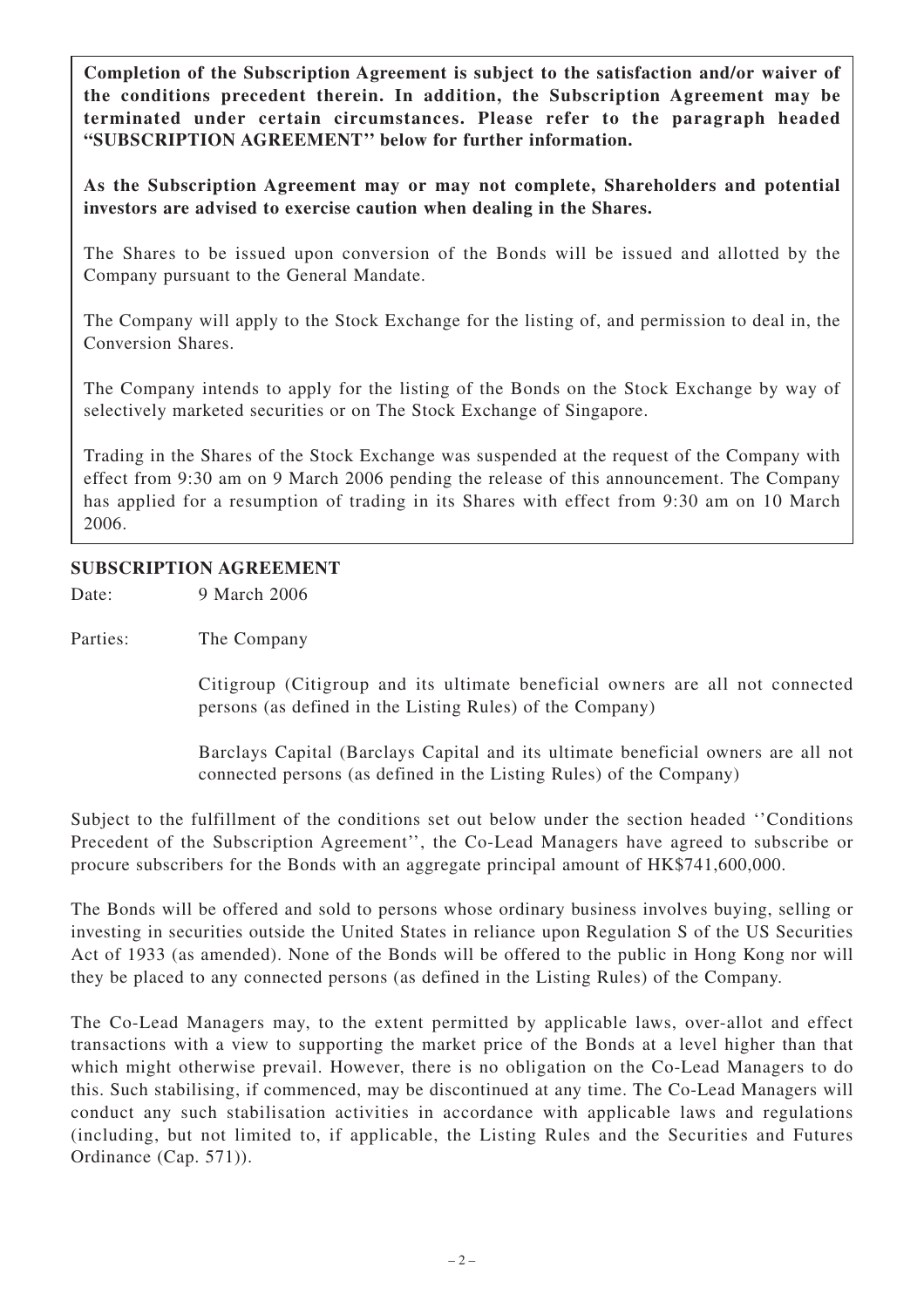## **Placees**

The Bonds will be placed to not less than six independent placees, that are all institutional investors.

The placees are not connected persons (as defined in the Listing Rules) of the Company. Therefore, the issue of the Bonds will not have any impact on the public float of the Company. The placees do not have any shareholding interest in the Company before the issue of the Bonds.

## **Undertaking**

The Company has, among other things, undertaken with the Co-Lead Managers that neither it nor any of its subsidiaries or affiliates over which it exercises management or voting control, nor any person acting on its or their behalf will, for a period from the date of the Subscription Agreement up to 90 days after the Closing Date, without the prior written consent of the Co-Lead Managers (such consent not to be unreasonably withheld), issue, offer, sell, contract to sell, pledge or otherwise dispose of (or publicly announce any such issuance, offer, sale or disposal), any Shares, securities convertible or exchangeable into or exercisable for Shares, warrants or other rights to purchase Shares or any security or financial product whose value is determined directly or indirectly by reference to the price of the Shares including equity swaps, forward sales and options representing the right to receive any Shares (whether or not such contract is to be settled by delivery of Shares or such other securities, in cash or otherwise) save for Shares issued pursuant to the conversion provisions of the Bonds or pursuant to the Share Option Scheme.

The Company has also undertaken with the Co-Lead Managers that it will procure that Mr. Li Shu Fu, an executive Director and a controlling shareholder of the Company, executes a lock-up agreement, whereby he undertakes not to sell any Shares or enter into other transactions with a similar effect for a period from the date of the Subscription Agreement up to 90 days after the Closing Date.

## **Conditions Precedent of the Subscription Agreement**

Completion of the Subscription Agreement is conditional upon, among other things:

- (i) the Co-Lead Managers being satisfied with the results of its due diligence investigations on the Company and its subsidiaries for the purposes of the preparation of the Offering Circular and the Offering Circular being prepared in form and content satisfactory to the Co-Lead Managers;
- (ii) the execution of a trust deed constituting the Bonds and incorporating the terms and conditions of the Bonds and a paying and conversion agency agreement each in a form reasonably satisfactory to the Co-Lead Managers by all respective parties thereto; and
- (iii) the Stock Exchange having agreed, subject to any conditions reasonably satisfactory to the Co-Lead Managers, to list the Bonds and the Stock Exchange having agreed to list the new Shares upon conversion of the Bonds (or, in each case, the Co-Lead Managers being reasonably satisfied that such listing will be granted).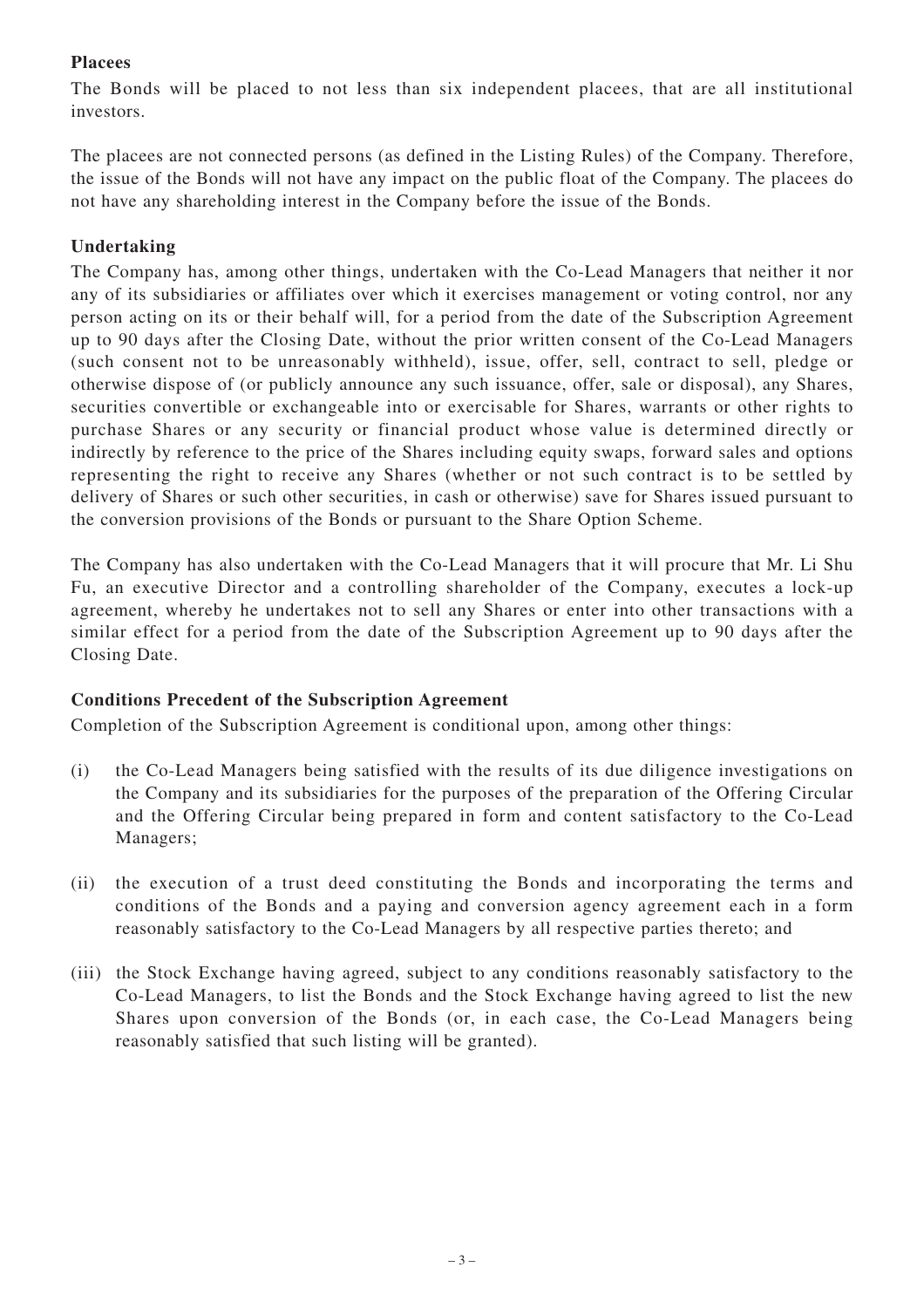## **Termination**

The Co-Lead Managers may, by notice to the Company given at any time prior to payment of the net subscription moneys for the Bonds to the Company, terminate the Subscription Agreement in any of the following circumstances:

- (i) if there shall have come to the notice of the Co-Lead Managers any breach of, or any event rendering untrue or incorrect in any respect any of the warranties and representations contained in the Subscription Agreement or any failure by the Company to perform any of its undertakings or agreements in the Subscription Agreement;
- (ii) if there shall have occurred any change, or any development involving a prospective change, in national or international monetary, financial, political or economic conditions or currency exchange rates or foreign exchange controls which would in the Co-Lead Managers' view be likely to prejudice materially the success of the Bonds Issue or the distribution of the Bonds or dealings in the Bonds in the secondary market;
- (iii) if there shall have occurred an outbreak or escalation of hostilities or act of terrorism which would in the Co-Lead Managers' view be likely to prejudice materially the success of the Bonds Issue or the distribution of the Bonds or dealings in the Bonds in the secondary market;
- (iv) if on or after the date of the Subscription Agreement there shall have occurred either of the following: (a) a suspension or material limitation of trading in securities generally on the New York Stock Exchange, the Nasdaq Stock Market, Inc., the London Stock Exchange plc or the Stock Exchange; or (b) a suspension in trading in the Company's securities on the Stock Exchange which would in the Co-Lead Managers' view be likely to prejudice materially the success of the Bonds Issue or the distribution of the Bonds or dealings in the Bonds in the secondary market; or (c) a general moratorium on commercial banking activities in Hong Kong or the Cayman Islands.

Subject to the foregoing, the Subscription Agreement is expected to be completed on the Closing Date. The Bonds are expected to be issued on the Closing Date.

The initial Conversion Price at HK\$0.90 per Share represents:

- (i) a premium of approximately 23% over the volume weighted average price of the Shares quoted on the Stock Exchange on 8 March 2006 (i.e. HK\$0.7344 per Share);
- (ii) a premium of approximately 25% over the closing price of each Share on 8 March 2006 (i.e. HK\$0.72 per Share); and
- (iii) approximately 18% over the average of the closing prices of each Share for a period of 10 consecutive Trading Days immediately prior to 8 March 2006 (i.e. HK\$0.76 per Share).

The Shares to be issued upon conversion of the Bonds will be issued and allotted by the Company pursuant to the General Mandate.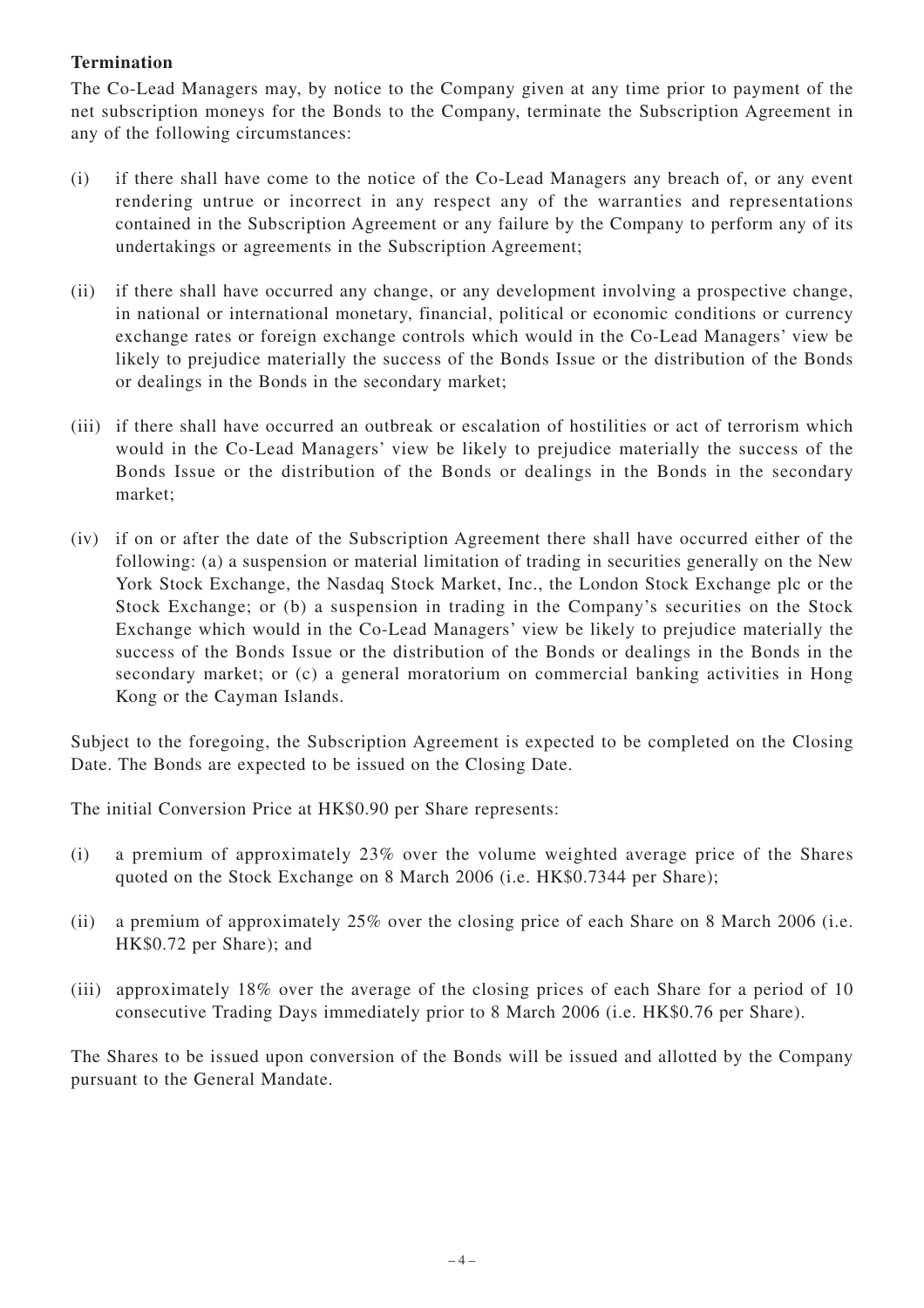## **PRINCIPAL TERMS OF THE BONDS**

The principal terms of the Bonds, which will be constituted by a trust deed (the Trust Deed) to be entered into between the Company and a trustee (to be appointed) (the Trustee) are summarised as follows:

## **Company**

Geely Automobile Holdings Limited, a company incorporated with limited liability in the Cayman Islands, the shares of which are listed on the Stock Exchange.

## **Principal Amount**

The aggregate principal amount of the Bonds will be HK\$741,600,000.

## **Issue Price**

100% of the principal amount of the Bonds.

## **Interest**

The Bonds bear zero interest.

## **Conversion Period**

Bondholder(s) have the right to convert their Bonds into Shares at any time during the Conversion Period.

## **Conversion Price**

The Bonds will be convertible into Shares at an initial Conversion Price of HK\$0.90 per Share. The Conversion Price will be subject to adjustment for, among other things, subdivision or consolidation of Shares, the making of a free distribution of Shares, the declaration of a dividend in Shares and other dilutive events.

In lieu of delivery of some or all of the Shares required to be delivered upon the valid exercise of a Conversion Right, the Company may elect to make a cash settlement payment in respect of all or any portion of a Bondholder's Bonds deposited for conversion.

If the average of the closing prices of the Shares for a period of 20 consecutive Trading Days immediately prior to the relevant Reset Date (i.e. 10 April 2007 or 10 April 2008) (the "**Average Market Price**") is less than the Conversion Price on the relevant Reset Date (taking into account any adjustments as described in the terms and conditions of the Bonds which may have occurred prior to the relevant Reset Date), the Conversion Price shall be adjusted on the relevant Reset Date so that the Average Market Price will become the Reset Conversion Price with effect from the relevant Reset Date. In any event, the Reset Conversion Price shall not be less than 80% of the Conversion Price prevailing on the relevant Reset Date (subject to adjustment), nor below the then par value of the Shares (currently HK\$0.02 per Share).

Based on the Initial Conversion Price of HK\$0.90 and the maximum reset rate, the Reset Conversion Price on 10 April 2007 will be HK\$0.72 (i.e. 80% of the Initial Conversion Price) and 1,030 million Shares will be issued upon full conversion of the Bonds thereby exceeding the 824 million Shares permitted to be issued under the General Mandate. In the event that the number of Shares to be converted together with the Conversion Shares that have been issued exceeds the limit permitted under the General Mandate as a result of the adjustment of the Conversion Price, the Company will make the cash settlement payment in respect of such Bonds in lieu of the issue of the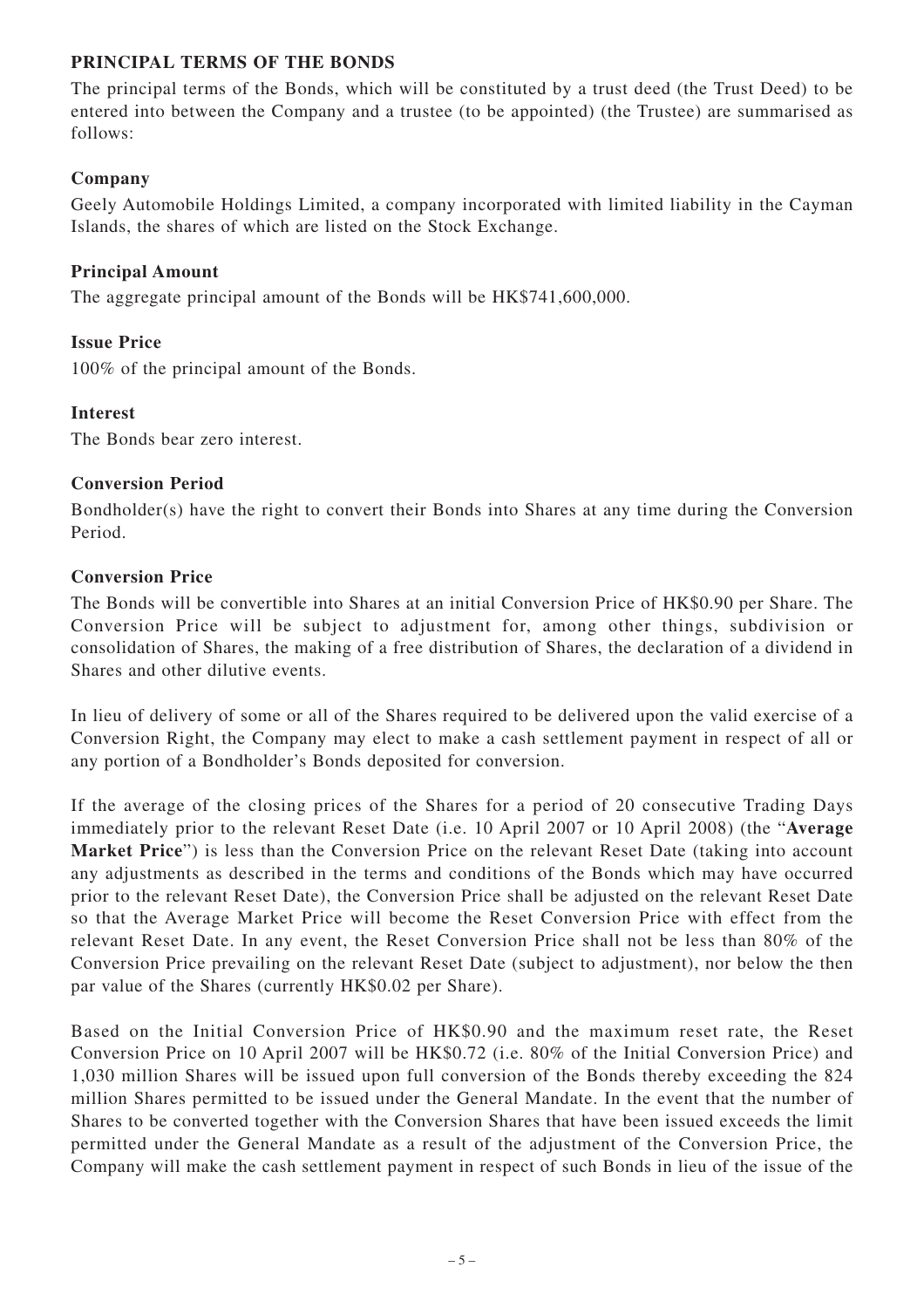excess Shares. If the Average Closing Price (as defined in the Subscription Agreement) is equal to the Reset Conversion Price of HK\$0.72, the Company will have to make cash settlement payment of approximately HK\$148.3 million in respect of the Bonds in lieu of the issue of the 206 million excess Shares. The Company intends to fund such cash by way of internal resources.

Based on the Reset Conversion Price on 10 April 2007 of HK\$0.72 and the maximum reset rate, the Reset Conversion Price on 10 April 2008 will be HK\$0.576 (i.e. 80% of Reset Conversion Price on 10 April 2007) and 1,287.5 million Shares would be issued upon full conversion of the Bonds thereby exceeding the 824 million Shares permitted to be issued under the General Mandate. In the event that the number of Shares to be converted together with the Conversion Shares that have been issued exceeds the limit permitted under the General Mandate as a result of the adjustment of the Conversion Price, the Company will make the cash settlement payment in respect of such Bonds in lieu of the issue of the excess Shares. If the Average Closing Price (as defined the Subscription Agreement) is equal to the Reset Conversion Price of HK\$0.576, the Company would have to make cash settlement payment of approximately HK\$267 million in respect of the Bonds in lieu of the issue of the 463.5 million excess Shares. The Company intends to fund such cash by way of internal resources.

The resetting of the Conversion Price is a term and condition of the Bonds which has been agreed between the Company and the Co-Lead Managers on an arm's length basis. An announcement containing details of the resetting of the Conversion Price including the discount to the Initial Conversion Price will be made in the event such resetting of the Conversion Price occurs.

## **Ranking of Conversion Shares**

Conversion Shares will rank pari passu in all respects with the Shares then in issue on the relevant date of registration of holders of such Shares on the register of members of the Company.

#### **Transfer**

The Bonds are transferable without restrictions.

## **Maturity**

Unless previously redeemed, purchased and cancelled or converted, the Company will redeem each Bond at 126.456% of its principal amount on the Maturity Date (i.e. 10 April 2011) and the yield to maturity is approximately 4.75% per annum.

#### **Redemption at the Option of the Bondholders**

The holder of each Bond will have the right at such holder's option to require the Company to redeem all or some only of the Bonds of such holder on 10 April 2009 at 126.456% of their principal amount

#### **Redemption at the Option of the Company**

On or at any time after 10 April 2008 and prior to the Maturity Date, the Company may, having given not less than 30 nor more than 60 days' notice to the Bondholders, the Trustee (as defined in the Subscription Agreement) and the Principal Paying Agent (as defined in the terms and conditions of the Bonds) (which notice will be irrevocable), redeem all and not some only of the Bonds at a redemption price equal to the Early Redemption Amount, provided, however, that no such redemption may be made unless (i) the closing price of the Shares (as derived from daily quotations sheet of the Stock Exchange or, as the case may be, the equivalent quotation sheet of an Alternative Stock Exchange (as defined in the terms and conditions of the Bonds)) for each of the 30 consecutive Trading Days, the last day of such 30–Trading Day period falls within five Trading Days prior to the date upon which notice of such redemption is given was at least 130% of the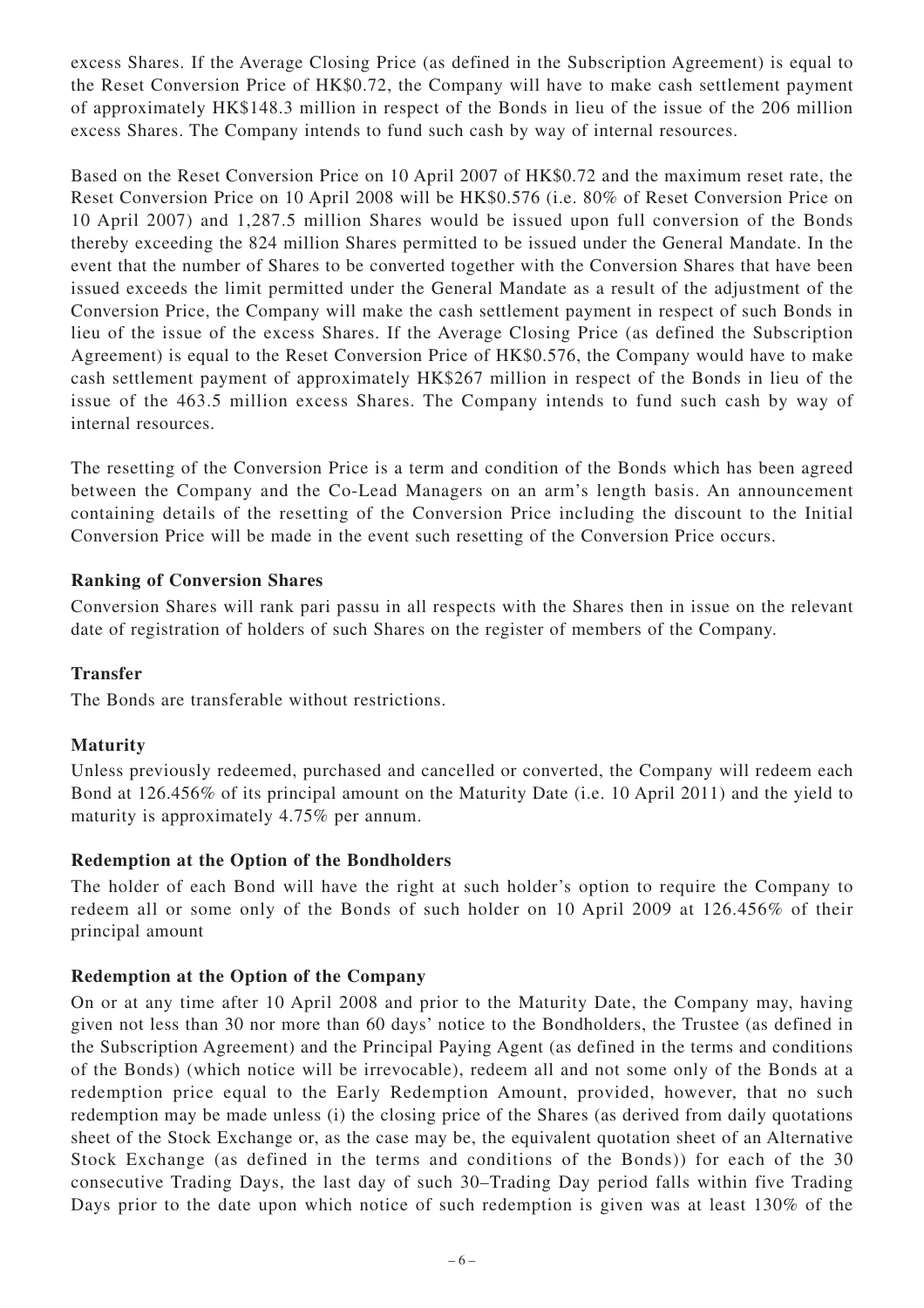applicable Early Redemption Amount divided by the Conversion Ratio or (ii) at least 90% in principal amount of the Bonds has already been converted, redeemed or purchased or cancelled.

#### **Redemption for Taxation Reasons**

At any time the Company may, having given not less than 30 nor more than 60 days' notice to the Bondholders (which notice shall be irrevocable) redeem all, and not some only, of the Bonds at a redemption price equal to the Early Redemption Amount on a date fixed for redemption if (i) the Company satisfies the Trustee immediately prior to the giving of such notice that the Company has or will become obliged to pay any additional amounts in respect of any payment by the Company under or in respect of the Trust Deed or Bonds as a result of any change in, or amendment to, the laws or regulations of the Cayman Islands, or as the case may be, Hong Kong or any political subdivision or any authority thereof or therein having power to tax, or any change in the general application or official interpretation of such laws or regulations, which change or amendment becomes effective on or after 9 March 2006 and (ii) such obligation cannot be avoided by the Company taking reasonable measures available to it, provided that no such notice of redemption shall be given earlier than 90 days prior to the earliest date on which the Company would be obliged to pay such additional amounts were a payment in respect of the Bonds then due. Prior to the publication of any notice of redemption for such purposes, the Company shall deliver to the Trustee (a) a certificate signed by two directors of the Company stating that the obligation referred to in (i) above cannot be avoided by the Company taking reasonable measures available to it and (b) an opinion of independent legal or tax advisors of recognised standing to the effect that such change or amendment has occurred (irrespective of whether such amendment or change is then effective) and the Trustee shall be entitled to accept such certificate and opinion as sufficient evidence thereof in which event it shall be conclusive and binding on the Bondholders.

## **Redemption for Delisting or Change of Control**

When (i) the Shares cease to be listed or admitted to trading on the Stock Exchange or (ii) a Change of Control occurs with respect to the Company, the holder of each Bond will have the right at such holder's option, to require the Company to redeem all or some only of that holders' Bonds on the date which is the 14th day after the expiry of the period of 60 days referred to below, at their Early Redemption Amount. To exercise such right, the holder of the relevant Bond must complete, sign and deposit at the specified office of any Paying Agent (as defined in the terms and conditions of the Bonds) a duly completed and signed notice of redemption, in the form for the time being current, obtainable from the specified office of any Paying Agent together with the certificate evidencing the Bonds to be redeemed by not later than 60 days following the occurrence of the event referred to in (i) or (ii) above, or, if later, 60 days following the date upon which notice thereof is given to Bondholders by the Company in accordance with the terms and conditions of the Bonds.

#### **Form of the Bonds and Denomination**

The Bonds will be in registered form and in denominations of HK\$10,000 each.

#### **Ranking of the Bonds**

The Bonds constitute direct, unsubordinated, unconditional and (subject to the terms and conditions of the Bonds) unsecured obligations of the Company and shall at all times rank pari passu and without any preference or priority among themselves.

#### **Listing**

Application will be made for the listing of the Bonds on the Stock Exchange by way of selectively marketed securities or on The Stock Exchange of Singapore. The Company will apply to the Stock Exchange for the listing of, and permission to deal in, the Conversion Shares.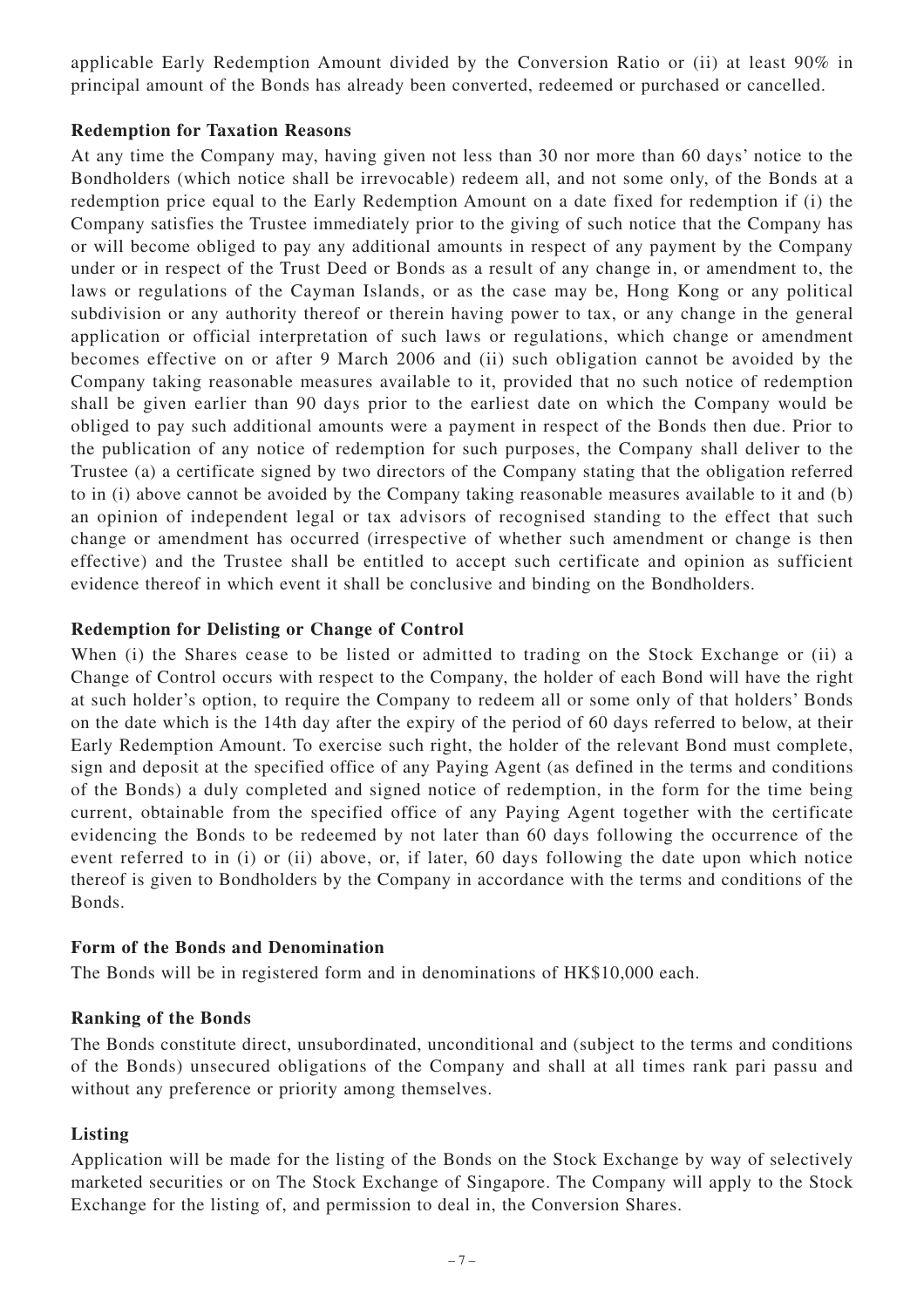## **EFFECT ON THE SHARE CAPITAL OF THE COMPANY AS A RESULT OF CONVERSION**

Based on the initial Conversion Price of HK\$0.90 and assuming full conversion of the Bonds, the Bonds will be convertible into approximately 824 million Shares (subject to adjustment), representing approximately 20% of the issued share capital of the Company as at the date of this announcement and approximately 16.67% of the enlarged issued share capital of the Company.

The following table summarises the effects on the shareholding structure of the Company as a result of the Bonds Issue:

| <b>Existing</b> (as at<br>the date of<br><b>Name of Shareholder</b><br>this announcement) |                | <b>Assuming the Bonds</b><br>are fully converted into<br>Shares at the Initial<br><b>Conversion Price of</b><br>$HK$0.90$ each (Note 1) |        | <b>Assuming the Bonds</b><br>are fully converted into<br><b>Shares at the Conversion</b><br>Price of HK\$0.72 or<br>HK\$0.576<br>each (Notes 1 and 2) |        |               |         |               |         |               |         |
|-------------------------------------------------------------------------------------------|----------------|-----------------------------------------------------------------------------------------------------------------------------------------|--------|-------------------------------------------------------------------------------------------------------------------------------------------------------|--------|---------------|---------|---------------|---------|---------------|---------|
|                                                                                           |                |                                                                                                                                         | $%$ of |                                                                                                                                                       | $%$ of |               |         |               |         |               |         |
| % of issued<br>share capital<br>of the                                                    |                | enlarged<br>share capital<br>of the                                                                                                     |        | enlarged<br>share capital<br>of the                                                                                                                   |        |               |         |               |         |               |         |
|                                                                                           |                |                                                                                                                                         |        |                                                                                                                                                       |        | No. of Shares | Company | No. of Shares | Company | No. of Shares | Company |
|                                                                                           |                |                                                                                                                                         |        |                                                                                                                                                       |        | 2,500,087,000 | 60.68   | 2,500,087,000 | 50.87   | 2,500,087,000 | 50.87   |
| 1,620,177,902                                                                             | 39.32          | 1,620,177,902                                                                                                                           | 32.96  | 1,620,177,902                                                                                                                                         | 32.96  |               |         |               |         |               |         |
| $\theta$                                                                                  | $\overline{0}$ | 824,000,000                                                                                                                             | 16.67  | 824,000,000                                                                                                                                           | 16.67  |               |         |               |         |               |         |
|                                                                                           |                |                                                                                                                                         |        | (Note 3)                                                                                                                                              |        |               |         |               |         |               |         |
| 4,120,264,902                                                                             | 100.00         | 4,944,264,902                                                                                                                           | 100.00 | 4,944,264,902                                                                                                                                         | 100.00 |               |         |               |         |               |         |
|                                                                                           |                |                                                                                                                                         |        |                                                                                                                                                       |        |               |         |               |         |               |         |

*Notes:*

- 1. Assuming that the outstanding 254,000,000 options granted under the Share Option Scheme are not exercised.
- 2. Assuming that the Conversion Price is reset at HK\$0.72 or HK\$0.576, that is, 80% of the Initial Conversion Price of HK\$0.90 or 80% of the Reset Conversion Price on 10 April 2007 of HK\$0.72 respectively.
- 3. Upon full conversion of the Bonds, the Company will not issue Shares in an amount exceeding the 824 million Shares permitted to be issued under the General Mandate.

#### **USE OF PROCEEDS**

The estimated net proceeds of the Bonds Issue, after deduction of commission and administrative expenses (amounting to approximately HK\$15 million), are approximately HK\$726.6 million. The proceeds are currently intended to be used by the Company for increasing its investments in the two 46.8%-owned associates, namely Zhejiang Geely Automobile Company Limited and Shanghai Maple Automobile Company Limited and its 51%-owned subsidiary, namely Fulin Guorun Automobile Parts & Components Co., Limited by way of an increase in the registered capital of these companies. In this connection, the Company will comply with the relevant requirements under the Listing Rules.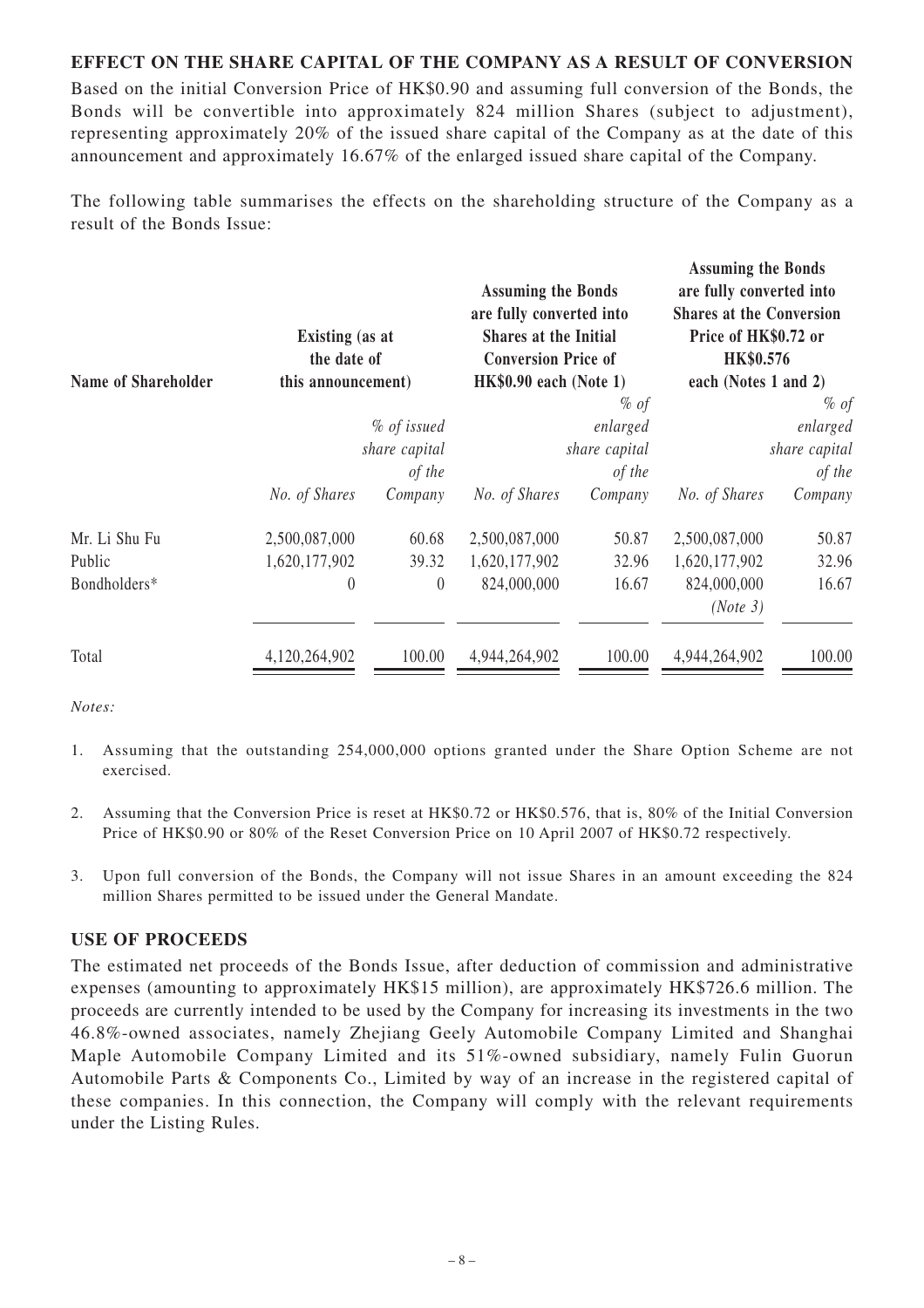## **REASONS FOR AND BENEFITS OF THE BONDS ISSUE**

The Bonds Issue will enlarge the capital base of the Company. Taking into account that the Initial Conversion Price represents a premium to the closing price of the Shares as quoted on the Stock Exchange on 8 March 2006, the Directors are of the view that the terms and conditions of the Bonds are fair and reasonable and are in the interest of the Group as a whole.

## **ISSUE OF SECURITIES IN THE PREVIOUS 12-MONTH PERIOD**

The Company has not issued any securities in the previous 12-month period. 824,052,980 Shares are permitted to be issued under the General Mandate and no Shares have been allotted and issued by the Directors pursuant to the General Mandate.

## **GENERAL**

The Group is principally engaged in the manufacture and sales of automobiles and auto parts. The Group's principal businesses are grouped under its two 46.8% associates, which own four automobile production plants and two automobile research and development centers in China with a combined annual production capacities of 300,000 unit of vehicles, 300,000 units of gasoline engines and 200,000 units of gearboxes. The Group also owns a 51%-owned subsidiary called Zhejiang Fulin, which is engaged in the production and sales of auto parts and components in China. The Group sells most of its products in China although it has started to export to other developing markets since 2003.

The Company will promptly notify the Stock Exchange if it becomes aware of any dealings in the Bonds by any connected person (as defined in the Listing Rules) of the Company.

**Completion of the Subscription Agreement is subject to the satisfaction and/or waiver of the conditions precedent therein. In addition, the Subscription Agreement may be terminated under certain circumstances.**

**As the Subscription Agreement may or may not complete, Shareholders and potential investors are advised to exercise caution when dealing in the Shares of the Company.**

Trading in the Shares of the Stock Exchange was suspended at the request of the Company with effect from 9:30 am on 9 March 2006 pending the release of this announcement. The Company has applied for a resumption of trading in its Shares with effect from 9:30 am on 10 March 2006.

## **TERMS USED IN THIS ANNOUNCEMENT**

| "Average Market Price" | has the meaning as defined under the paragraph headed "Principal"<br>Terms of the Bonds – Conversion Price" in this announcement |
|------------------------|----------------------------------------------------------------------------------------------------------------------------------|
| "Barclays Capital"     | Barclays Bank PLC                                                                                                                |
| "Board"                | the board of directors of the Company                                                                                            |
| "Bonds"                | the Zero Coupon Convertible Bonds due 2011 of an initial aggregate<br>principal amount of HK\$741,600,000                        |
| "Bondholder(s)"        | holder(s) of the Bonds from time to time                                                                                         |
| "Bonds Issue"          | the subscription and issue of the Bonds with an aggregate principal<br>amount of HK\$741,600,000                                 |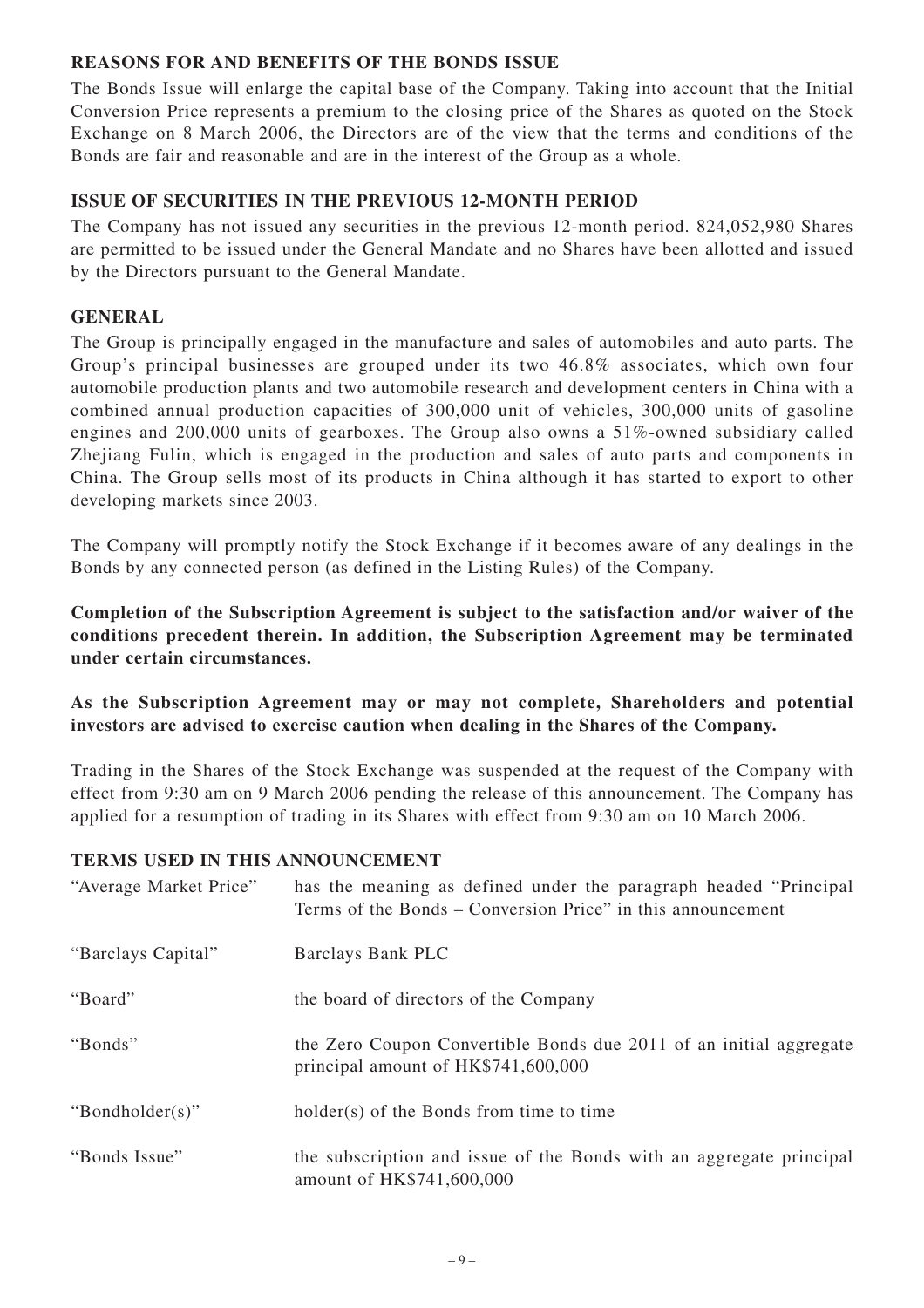| "Change of Control" | occurs when,                                                                                                                                                                                                                                                                                                                                                                                                                                    |
|---------------------|-------------------------------------------------------------------------------------------------------------------------------------------------------------------------------------------------------------------------------------------------------------------------------------------------------------------------------------------------------------------------------------------------------------------------------------------------|
|                     | any Person or Persons (as defined in the terms and conditions of<br>(i)<br>the Bonds) acting together acquires Control of the Company if<br>such Person or Persons (as defined in the terms and conditions of<br>the Bonds) does not or do not have, and would not be deemed to<br>have, Control of the Company on the Closing Date;                                                                                                            |
|                     | the Company consolidates with or merges into or sells or<br>(ii)<br>transfers all or substantially all of the Company's assets to any<br>other Person (as defined in the terms and conditions of the<br>Bonds), unless the consolidation, merger, sale or transfer will not<br>result in the other Person or Persons (as defined in the terms and<br>conditions of the Bonds) acquiring Control over the Company or<br>the successor entity; or |
|                     | (iii) one or more Persons (as defined in the terms and conditions of<br>the Bonds) acquires the legal or beneficial ownership of all or<br>substantially all of the Company's issued share capital                                                                                                                                                                                                                                              |
| "Citigroup"         | Citigroup Global Markets Limited                                                                                                                                                                                                                                                                                                                                                                                                                |
| "Closing Date"      | the date (expected to be on or before 10 April 2006 or such other date<br>as the Company and the Co-Lead Managers may agree) on which the<br>Bonds are issued                                                                                                                                                                                                                                                                                   |
| "Co-Lead Managers"  | Barclays Capital and Citigroup                                                                                                                                                                                                                                                                                                                                                                                                                  |
| "Company"           | Geely Automobile Holdings Limited, a company incorporated in the<br>Cayman Islands with limited liability, the shares of which are listed on<br>the Stock Exchange                                                                                                                                                                                                                                                                              |
| "Control"           | the right to appoint and/or remove all or the majority of the members<br>of the Board or other governing body, whether obtained directly or<br>indirectly, and whether obtained by ownership of share capital, the<br>possession of voting rights, contract or otherwise                                                                                                                                                                        |
| "Conversion Period" | at any time on or after 10 May 2006 up to the close of business on 10<br>March 2011, in no event thereafter, or if such Bond shall have been<br>called for redemption before the Maturity Date, then up to the close of<br>business on the date no later than seven business days prior to the date<br>fixed for redemption thereof                                                                                                             |
| "Conversion Price"  | the price per Share at which the Bonds may be converted into Shares,<br>which is subject to adjustments as described in the terms and<br>conditions of the Bonds                                                                                                                                                                                                                                                                                |

- "Conversion Ratio" an amount equal to the principal amount of each Bond divided by the Conversion Price
- "Conversion Right" the right of a Bondholder to convert any Bond into Shares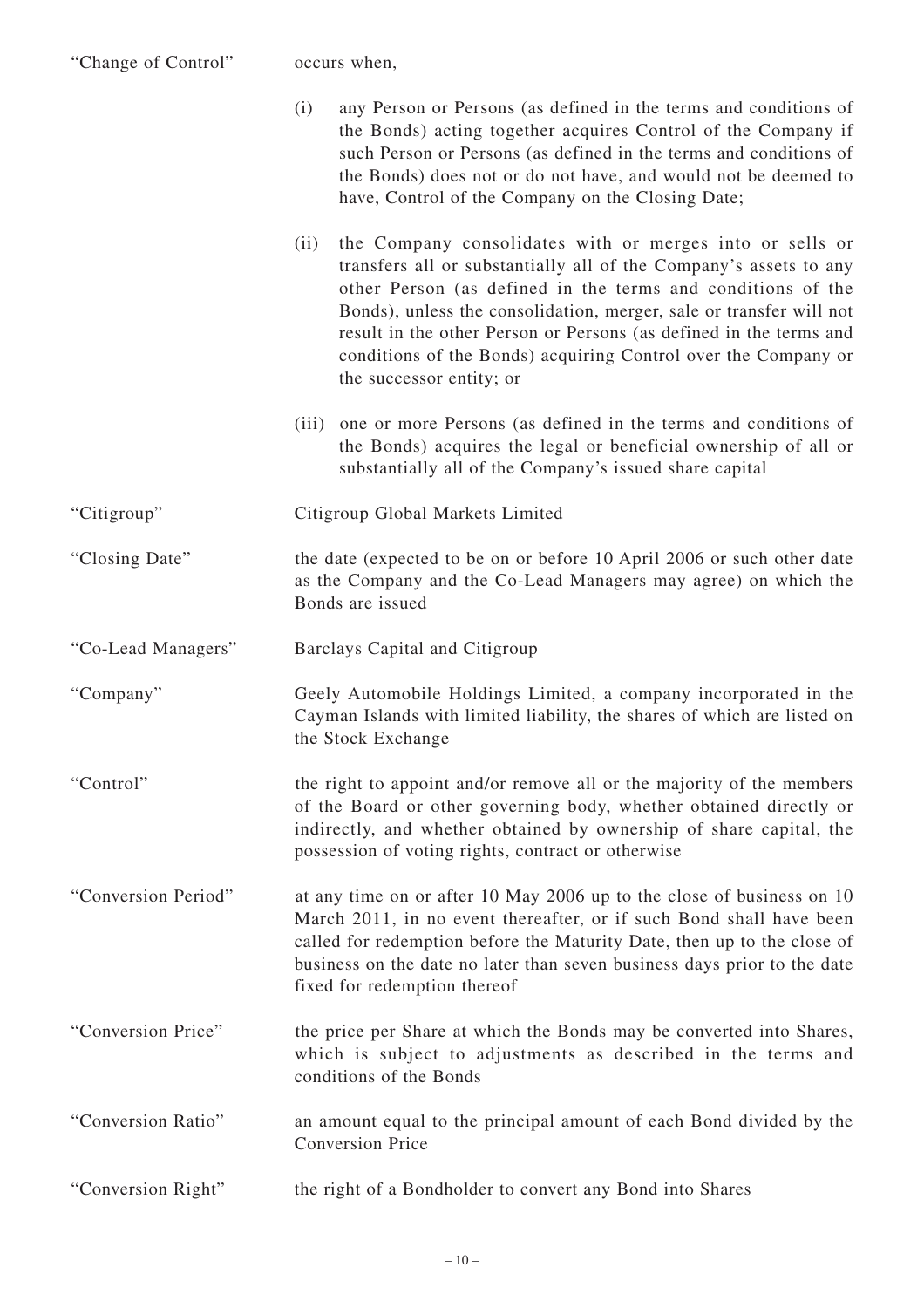- "Conversion Shares" Shares to be allotted and issued by the Company upon conversion of the Bonds
- "Days Outstanding" the number of days from, and including, 10 April 2006 to, but excluding the date for redemption, calculated on the basis of a year of 360 days consisting of 12 months of 30 days each
- Directors" directors of the Company
- "Early Redemption an amount rounded up to the nearest cent, determined with the Amount" following formula:

 $HK$10,000 + (HK$10,000 \text{ x } 4.75\%) \text{ x } \frac{\text{Days Outstanding}}{1800}$ 

- "Group" the Company and its subsidiaries
- "General Mandate" the general mandate that was granted at the annual general meeting of the Company held on 25 May 2005 to the Directors to allot, issue and deal with the Shares not exceeding 20% of the issued share capital of the Company at the date of the passing of the resolution
- "HK\$" Hong Kong dollar, the lawful currency of Hong Kong
- "Hong Kong" the Hong Kong Special Administrative Region of the People's Republic of China
- "Initial Conversion Price" HK\$0.90
- "Listing Rules" the Rules Governing the Listing of Securities on the Stock Exchange
- "Maturity Date" 10 April 2011, which is the date on which the Bonds mature
- "Offering Circular" the offering circular to be issued in connection with the issue and offering of the Bonds
- "Reset Conversion Price" the adjusted Conversion Price which shall be the Average Market Price provided that it shall not be less than 80% of the Conversion Price prevailing on the relevant Reset Date (subject to adjustment) nor below the then par value of the Shares
- "Reset Date" 10 April 2007 and/or 10 April 2008
- "Share(s)" ordinary shares of HK\$0.02 each in the share capital of the Company
- "Share Option Scheme" the share option scheme of the Company adopted on 31 May, 2002
- "Shareholder(s)" holder(s) of the Shares
- "Stock Exchange" The Stock Exchange of Hong Kong Limited